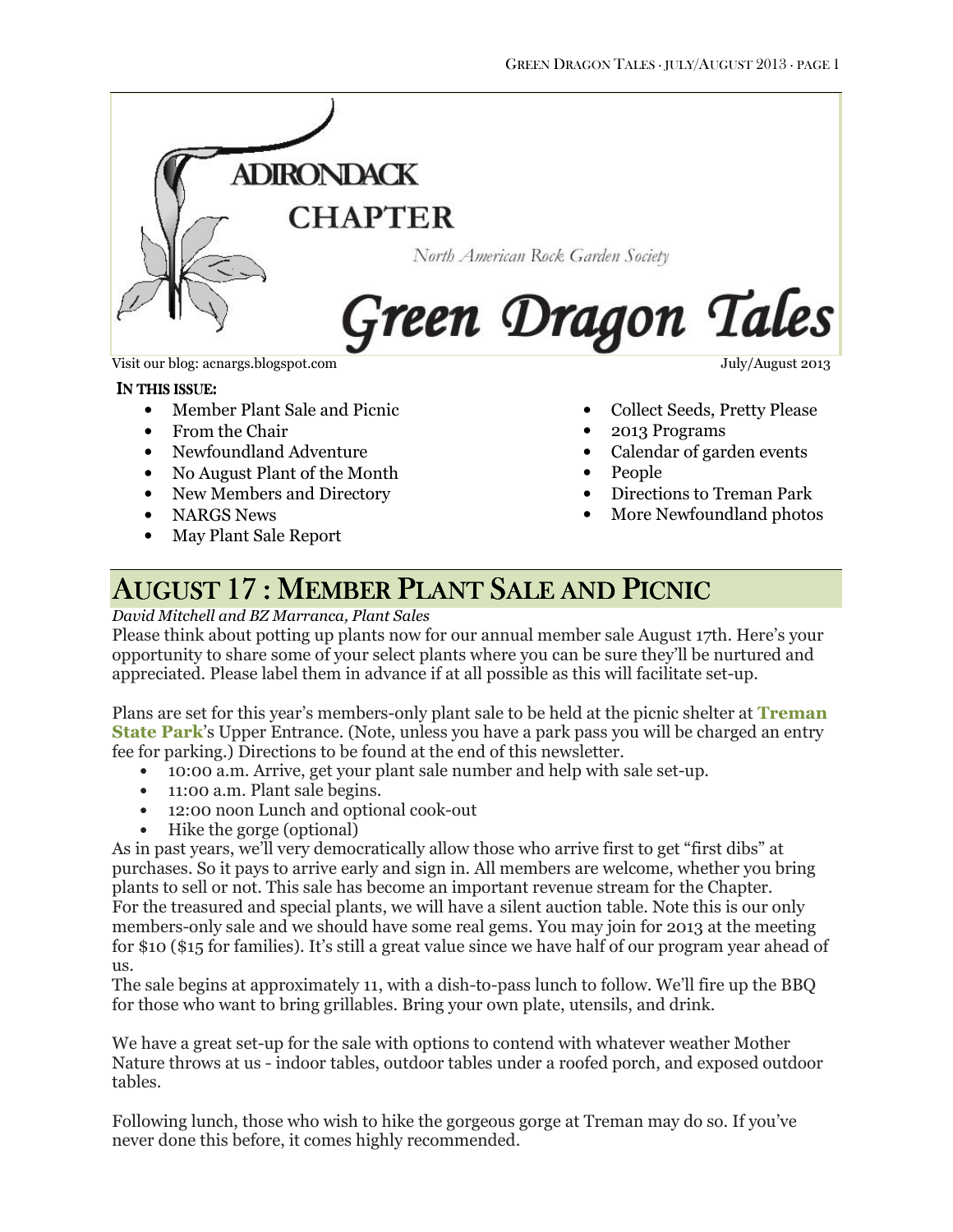# FROM THE CHAIR

#### Carol Eichler

July 22 and the heat wave has broken – at least for now we got some much needed rain, and I can bear to think about gardening once again without jeopardizing my health and well-being. Just in time, I must turn my thoughts to potting plants for our member sale. One plant I expect to bring is Phytolacca americana 'Silverstein,' a variegated pokeberry I acquired from one of our members via Ellen Hornig of the former Seneca Hill Perennials.



It's not a rock garden plant; in fact it's quite huge and quite spectacular. Look for members bringing rock garden seedlings of a size to share, and perhaps some shrubs from our cuttings workshop offered as well. Most of my favorite plants have come from this sale, so take my word it's not to be missed.

I'm excited that our August meeting will be held at Treman State Park's Upper Entrance. Not only will the picnic shelter handily meet our needs for plants and the dish-to-pass, we'll get a chance to explore one of Ithaca's fabulous gorges. The walk is always a treat for me and, for those who travel from out of town, perhaps a new experience. We'll keep an eye out for Asplenium species and other ferns growing from the cliff sides.

With all the ups and downs of our crazy weather this summer, for the most part my flowers and veggies have been happy. (After returning from Turkey in early June it helped me appreciate the lushness of our area.) My big success – for the first time ever - has been eggplant so I'll probably bring a dish that incorporates what promises to be an overabundance of this vegetable (creative recipes welcome).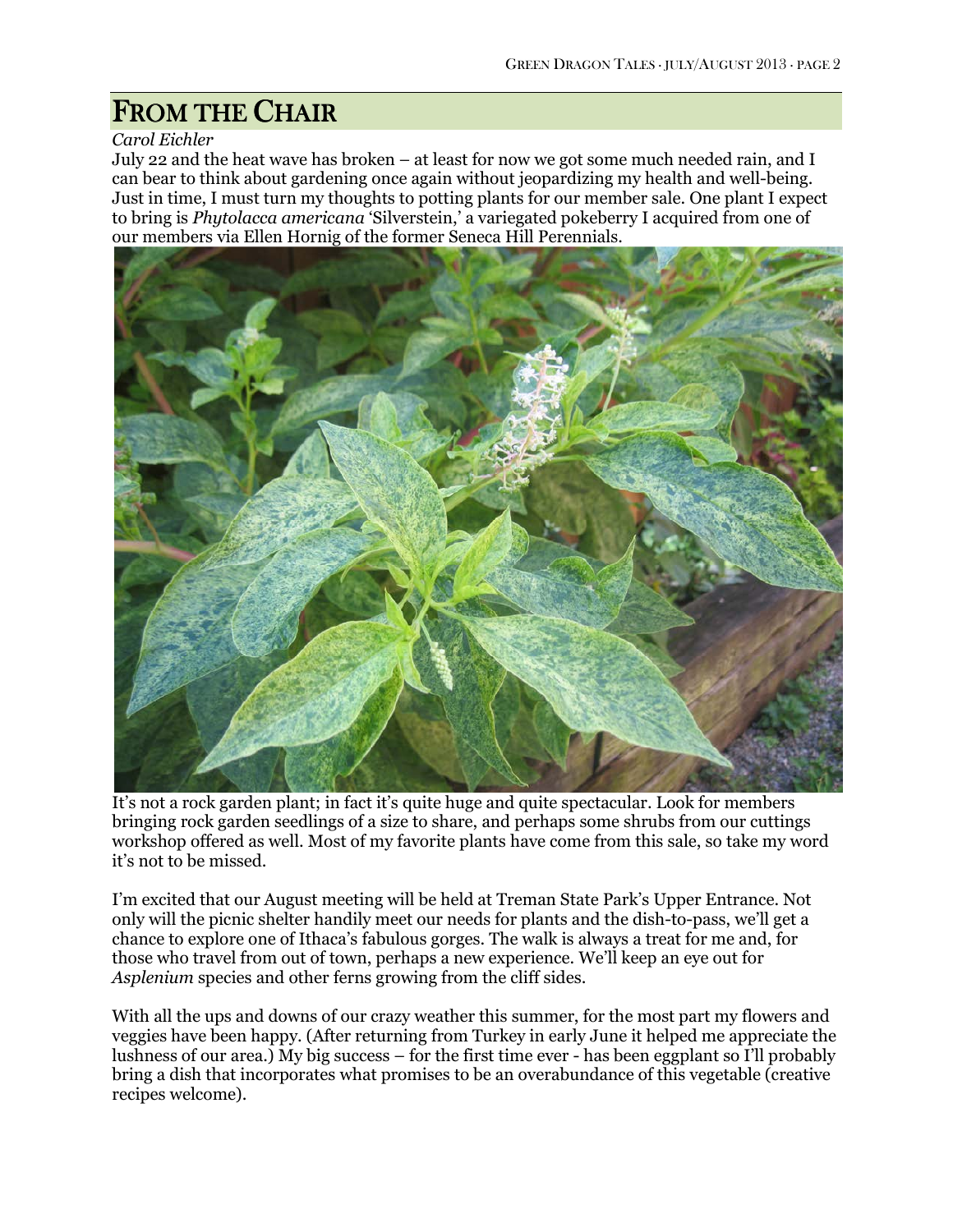We'll have the grill fired up for those who want to bring something to grill. And since we have the shelter for the whole day, feel free to hang around, relax, and enjoy the day. Note directions and the day's agenda are included elsewhere in this newsletter.

### Carol

### NEWFOUNDLAND ADVENTURE

John Gilrein

My family took a 2 week vacation at the end of June to **Newfoundland** for hiking. Newfoundland (I'll refer to the island portion of the province of Newfoundland and Labrador as Newfoundland) is an island in the North Atlantic between 46 and 51 degrees N latitude. The island is approximately 42,000 square miles, which makes it smaller than NY state. Due to being surrounded by the sea, and the cold Labrador current, the island has a cool humid continental climate. Summers are cooler than central NY, and winter temperatures are similar to our winters. Per Wikipedia, the average high/low temperatures for July are 71/55, and for January are 28/15 degrees F. Due to the maritime influence, it is frequently cloudy, and it also tends to be windy. We observed blooming to be approximately a month behind Central NY, with tulips, arabis, lilacs, etc. still blooming close to the summer solstice.



 The population is approximately 400,000, smaller than Onondaga County, NY. The west coast of Newfoundland, where we spent our time, has the Long Range Mountains, which are the northernmost extension of the Appalachians. The highest peak of Newfoundland is just over 800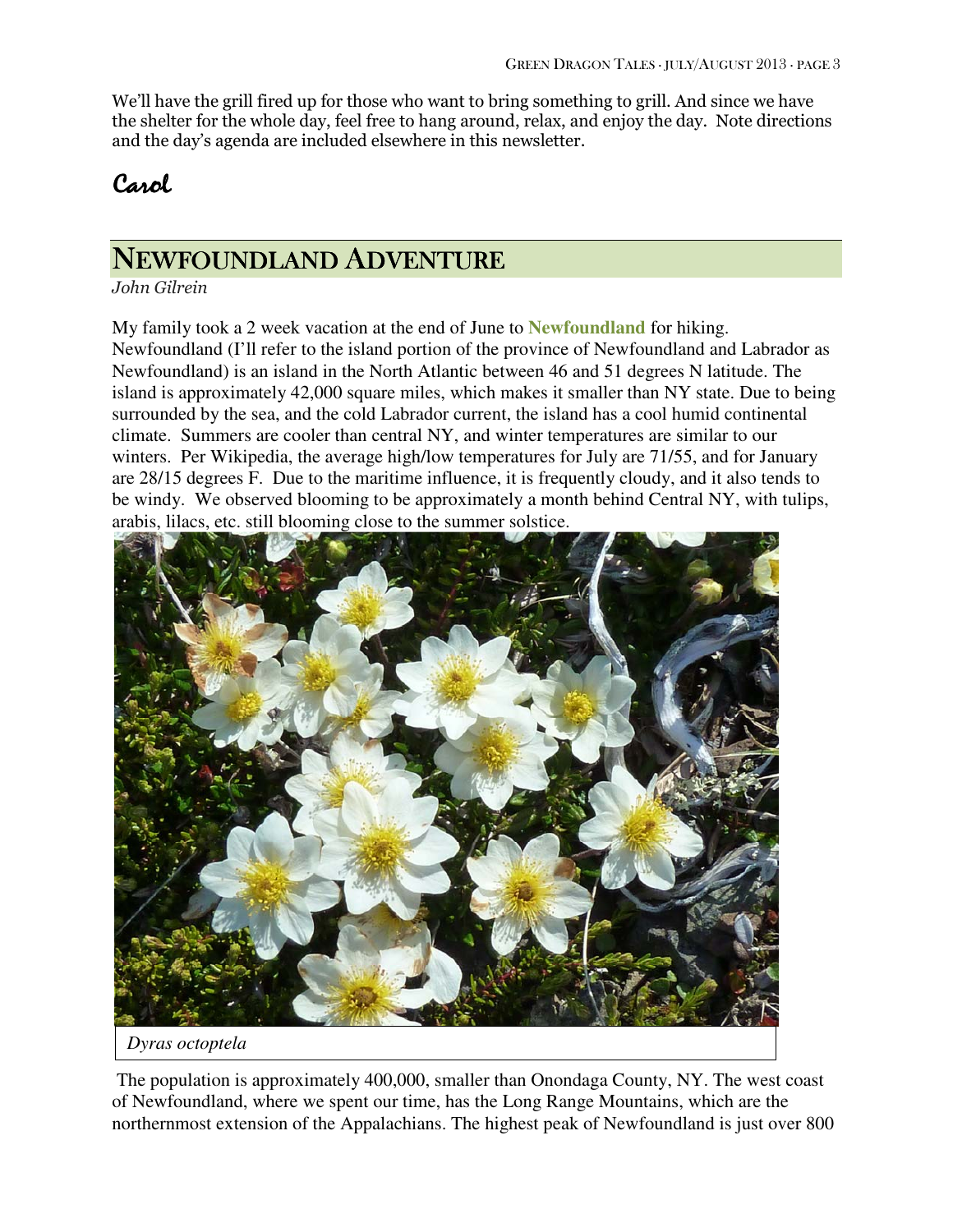meters high (approximately 2600 feet). Though the mountains are not very high, Western Newfoundland is rugged, with much exposed rock and fjord-like bays and lakes.

Because of its small population, most of Newfoundland is undeveloped. The natural areas of the island are forest, bog, heath, and alpine areas. Due to the coolness and wind, alpine areas can be found close to sea level, and on hilltops close to the coast. The geology of Newfoundland is complex, with igneous, sedimentary, and metamorphic rocks. There are limestone pavement barrens on the northern peninsula close to the sea. At least two areas in the mountains of the island have exposed serpentine, which is somewhat toxic to plants due to chromium and magnesium. The serpentine areas have plants, but plant density is low and there's much exposed rock.

Due to the rugged landscape (and less than balmy climate), there was little observable agriculture on the western side of the island. Forestry was one of the biggest industries in the recent past, currently diminished in importance. There is relatively little diversity of forest trees, mainly balsam fir, black spruce, white spruce, red maple, and aspen.

A few bits of Newfoundland slang: a "tickle" is a narrow passage hard to squeeze a boat through; "who's got the side out of her" is who's got the window open in the car.

There was great hiking and botanizing at Gros Morne National Park, Port au Choix Provincial Park, White Rocks, Burnt Cape, Cape Onion, and Camel Back, among other places.



More photos at the end of the issue.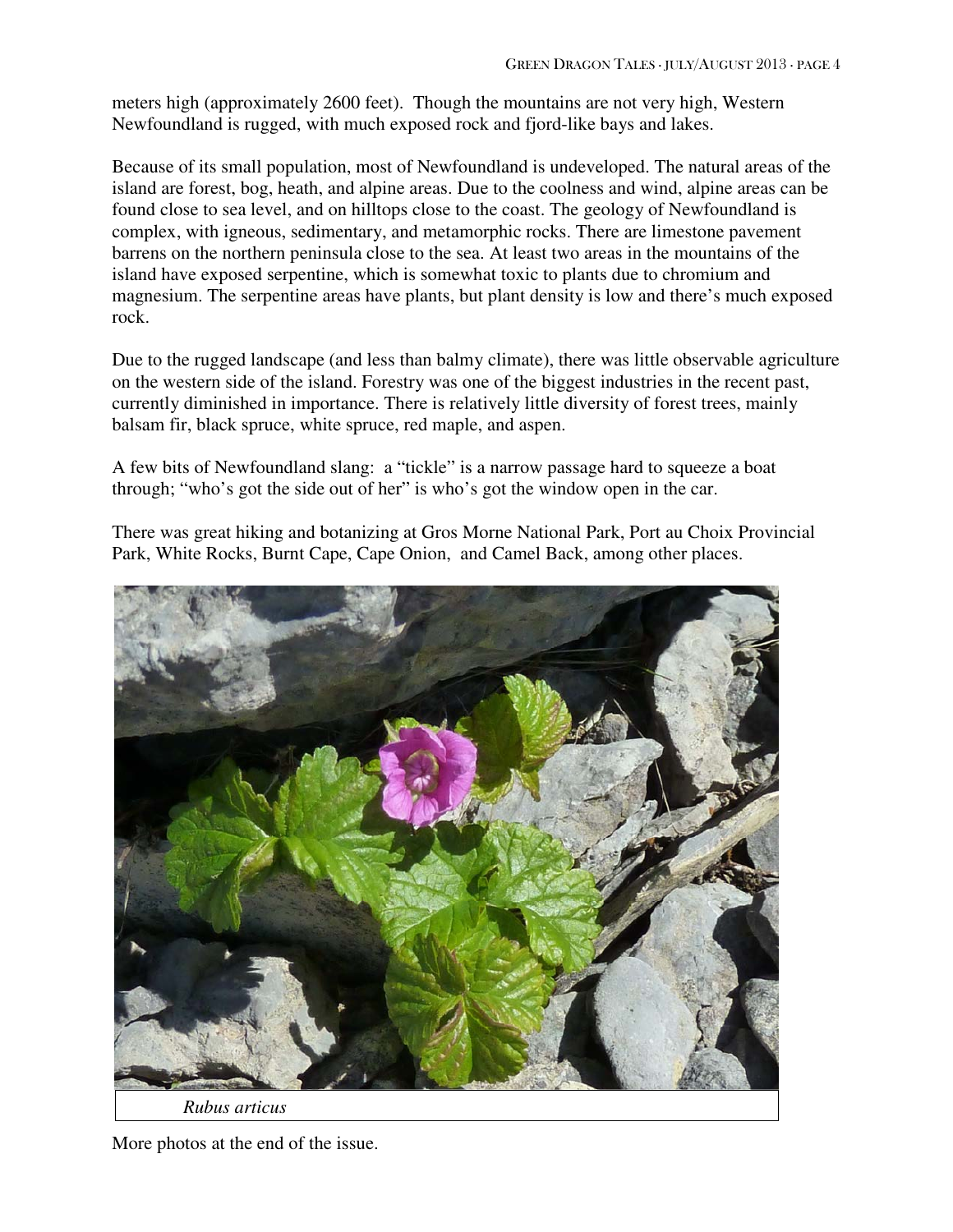#### A SAMPLE OF INTERESTING PLANTS

*Corallorhiza maculata*, spotted coral root *Cypripedium calceolus*, yellow lady slipper (pictured) *Diapensia lapponica Dryas octopetala*, avens (pictured) *Epigaea repens* , trailing arbutus *Mertensia maritima*, sea mertensia *Moneses uniflora*, one-flowered wintergreen *Oxytropis campestris Pinguicula vulgaris*, butterwort (pictured) *Rhododendron canadense*, rhodora *Rhododendron lapponicum*, Lapland rosebay *Rhododendron groenlandicum*, Labrador tea *Rubus articus*, Arctic raspberry *Sarracenia purpurea*, pitcher plant *Saxifraga oppositifolia*, purple saxifrage *Sibbaldiopsis tridentata*, three toothed cinquefoil *Silene acaulis* moss pink

### NO PLANT OF THE MONTH IN AUGUST

Instead, *you* bring the plants to the Members-Only Plant Sale and Picnic! Please think about potting up plants now for our annual member sale August 17th. (Details in the first article.) Here's your opportunity to share some of your select plants where you can be sure they'll be nurtured and appreciated. Please label them in advance if at all possible as this will facilitate setup.

This is our only members-only sale and we should have some real gems. Who knows what treasures you will bring home?

### NEW MEMBERS AND DIRECTORY

Mary Stauble, Membership

Welcome to new member Tom Butler from Brooktondale who learned about us from Billie Jean. Tom says at this point his "rocks are taking precedence over the flowers" - rocks rock, Tom!! Welcome also to three new members who signed up at the Ithaca plant sale - Lucinda Ramberg, Debbie Norton and Dana Carruth all from Ithaca. Dana manages the Finger Lakes School of AOM Chinese Herb Garden in Seneca Falls, NY.

The 2013 Member Directory will be delivered via email and snail mail with this newsletter in early August. If you don't get it or have corrections let me know, **mes2@cornell.edu.** 

### **FROM THE NATIONAL**

Congratulations are due to the NARGS Board of Directors on its first successful electronic vote. As the result of recent changes to the NARGS By-Laws, electronic votes by the Board of Directors are valid as long as 50% of the members vote.

Peter George proposed the following motion: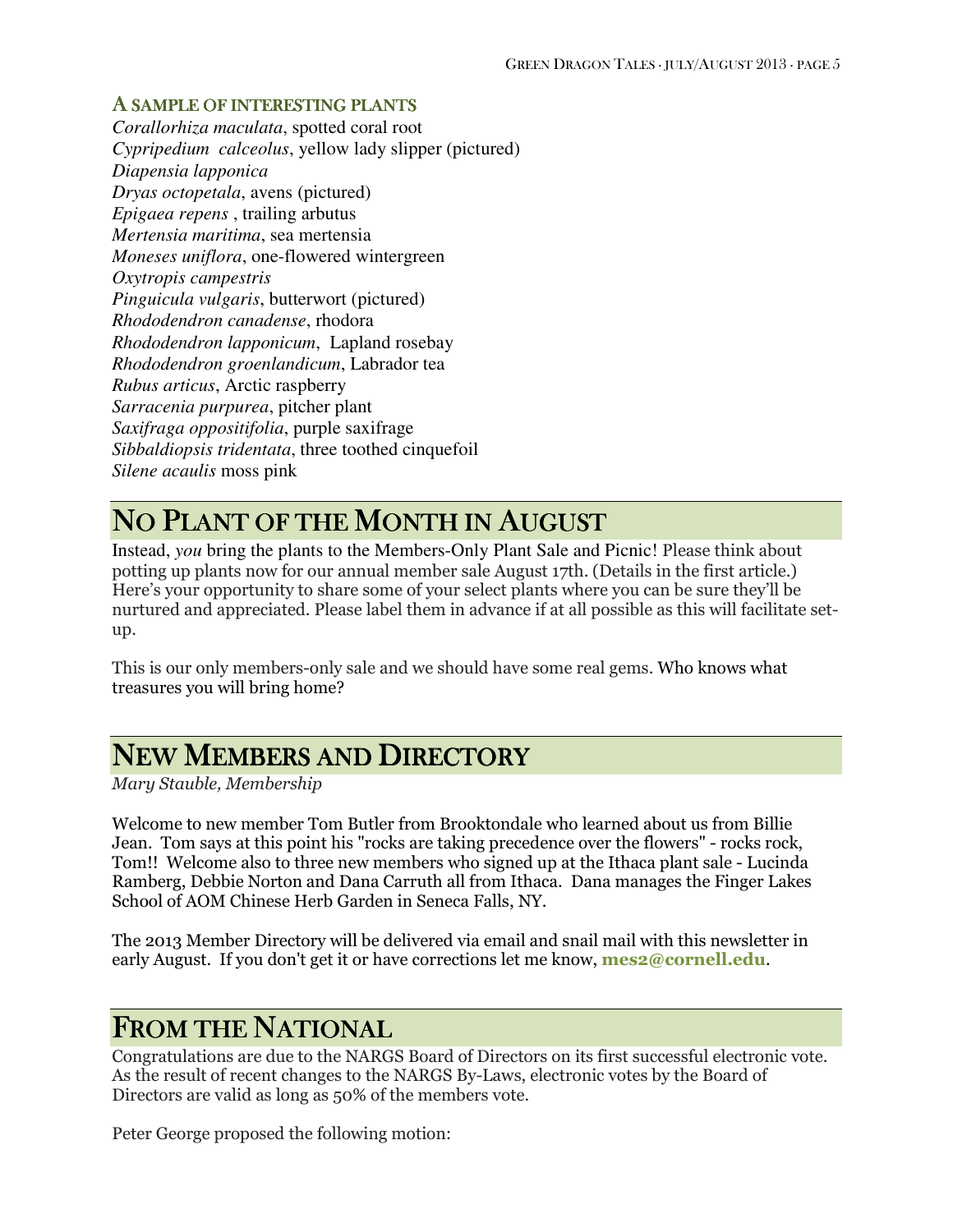"Any persons who live at the same address as a NARGS member, Regular, Patron, Lifetime or Honorary, may become a Regular member for \$10/year. This membership has all of the privileges of a Regular member except that it does not provide a paper copy of the Quarterly."

The motion received 35 "yes" votes and one "no" vote. At least 28 total votes were required for the motion to pass.

An announcement will appear in the October Quarterly and in the Bulletin Board on the new **nargs.org** website. The new changes go into effect upon membership renewal beginningJanuary 1, 2014.

Under the new policy, the additional member at the same address upon paying annual dues of \$10 will be allowed to vote in NARGS elections, participate in the seed exchange, attend annual meetings without paying an additional membership fee, and log onto the new NARGS website as a member. Only one copy of the Quarterly will be mailed to an address. Additional members at the same address who elect not to pay the additional annual membership fee will be allowed to log onto the website as users only.

### MAY PLANT SALE REPORT

BZ Marranca, Treasurer



We cleared \$2221.25 at the May plant sale. Thank you to everyone who helped with the sale or bought plants. This money goes towards getting interesting speakers and intriguing Plants of the Month.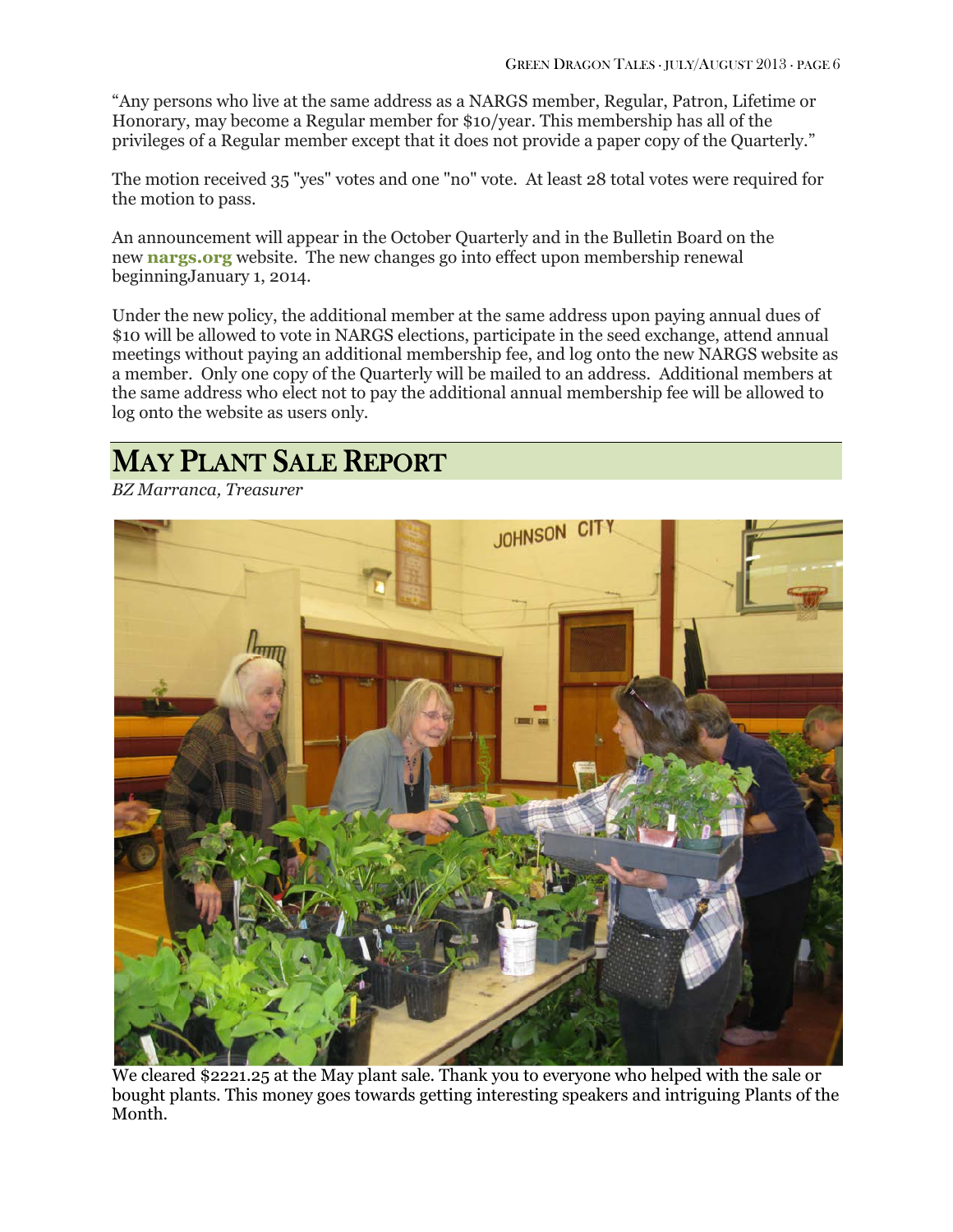# IT'S NEVER TOO EARLY TO COLLECT SEEDS

BZ Marranca

...for the NARGS seed exchange. I hope everyone is having a fantastic growing season. I am the new seed exchange coordinator for NARGS, and I'm sure you're all contemplating from which plants you'll be sending in your saved seeds. Our seed exchange is only as good as the seeds we receive from you, our faithful members. Any member who sends in seeds from at least 5 different varieties of plants is entitled to 10 more selections in the main distribution. Your order will also go to the **head of the line** giving you a better opportunity to get those choice varieties. Directions for collecting and cleaning seeds are available online as is the donation form.

### 2013 PROGRAM PLANS

Mark your calendars! Unless otherwise specified, all local events start with a brown bag lunch at noon with the program following at 1 pm, and take place at the Whetzel Room, 404 Plant Science Building, Cornell University, Ithaca, NY (see map on the last page).

August 17: Members-only plant sale and picnic. September 21: Matt Mattus on non-hardy bulbs. October 19: Harvey Wrightman on Clay Crevice Construction: A new technique for new plants November 9: Don Leopold on Native Plants for Difficult Garden and Landscape **Settings** 

Details as we learn them will be included in future newsletters, our blog, **acnargs.blogspot.com**, and our Facebook page, http://www.facebook.com/acnargs.

#### CALENDAR OF GARDEN EVENTS

Kitchen Garden Tour, Aug. 12, 2013, 6-8pm. Gardens of Chrys Gardner and Bill Carini (variety of vegetables, solar greenhouse) and Joel and Sally Gagnon (lots of fruit, root cellar). Sliding scale fee. For more details go to the CCE website.

Gathering of Gardeners, Sat. Sept. 14, 2013, Rochester. Barry Glick of Sunshine Farm & Gardens, and Karen Bussolini, garden writer and photographer. Check the website for more details.

#### RESPONSIBLE PEOPLE/2013 BOARD MEMBERS

If you want to volunteer, we'd love to hear from you! Chair: Carol Eichler, carolithaca@gmail.com Program: John Gilrein, basecamp@alum.syracuse.edu Program Committee Members: Nari Mistry, nbm2@cornell.edu Secretary: Mary Stauble, mes2@cornell.edu Treasurer: BZ Marranca, mmm10@cornell.edu Plant Sales Chair: David Mitchell, dwm23@cornell.edu Plant Sales Committee Members: Michael Loos, BZ Marranca Plant of the Month: John Gilrein, **basecamp@alum.syracuse.edu**, Karen Hansen Membership: Mary Stauble, mes2@cornell.edu New Member Hospitality: Terry Humphries, terryh@workingsolutionsrome.org Newsletter Editor: Kathy Purdy, kopurdy@gmail.com Newsletter Assistant: Pat Curran, pc21@cornell.edu Webmaster, Program Tech: Craig Cramer, cdcramer@gmail.com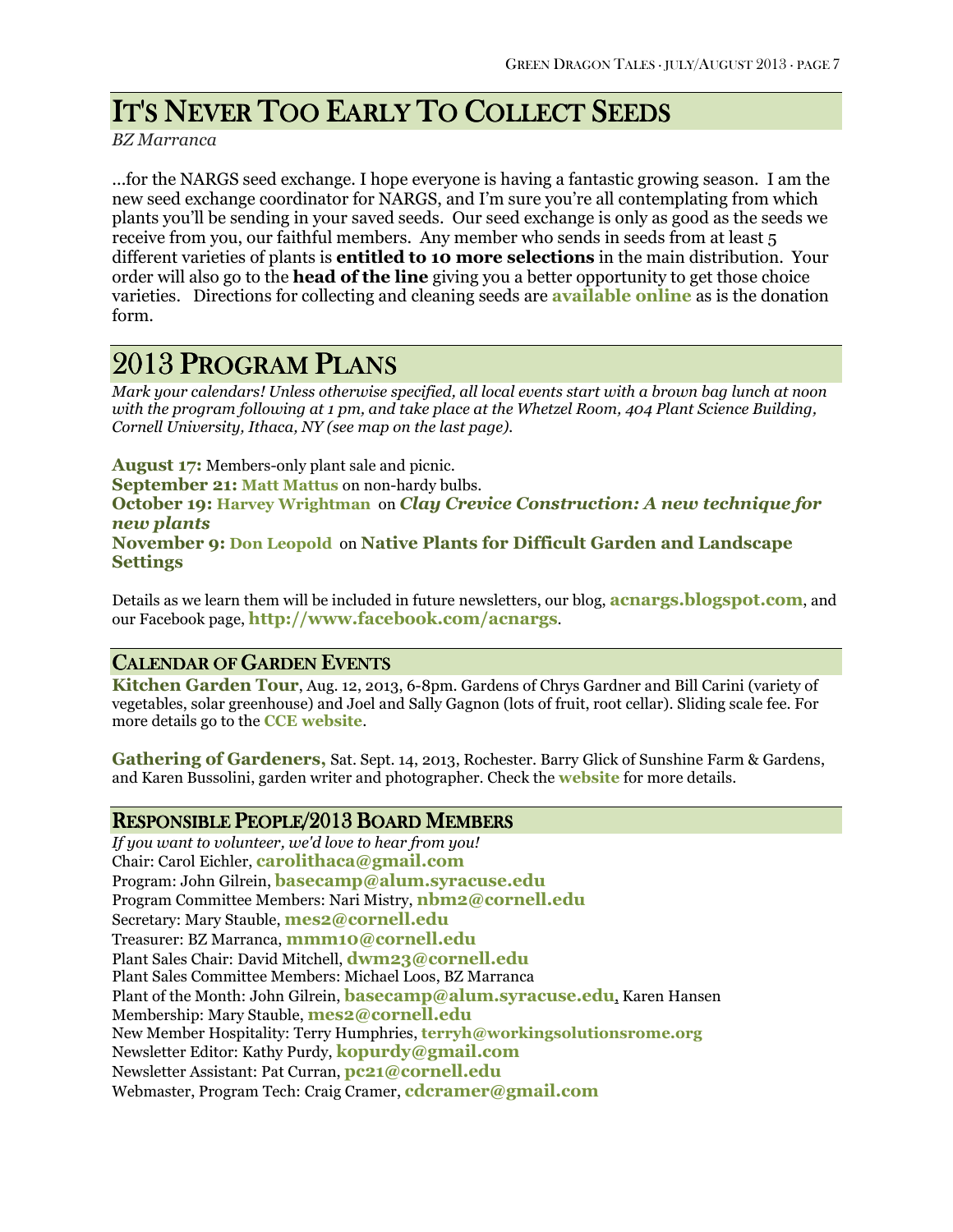#### HOW TO GET THERE: DIRECTIONS TO TREMAN STATE PARK

1. Start out going west on RT-79 W/E Seneca St toward N Aurora St. (go 0.77 miles)

- 2. Turn left onto N Fulton  $St/RT-13$  S/RT-96 S/RT-34 S.
- N Fulton St is 0.1 miles past N Meadow St
- Rhine House LLC is on the right
- If you reach Taughannock Blvd you've gone a little too far

(go 0.27 miles)

3. Turn slight right onto RT-13/RT-34/RT-96.

- RT-13 is 0.1 miles past W Green St

- Sal's Pizzeria is on the right
- If you are on RT-96B and reach RT-96B S you've gone a little too far

(go 3.17 miles)

- 4. Turn slight right onto Enfield Falls Rd/RT-327. Continue to follow RT-327.
- RT-327 is 0.2 miles past Calkins Rd

 - If you are on RT-13 and reach RT-13 N you've gone about 0.4 miles too far (go 0.33 miles)

 5. Turning off Route 13 South you drive past the entrance to Lower Treman Park and continue (about 3 miles) up a curvy, ascending road to turn left at the Upper Park Entrance which is clearly marked. The picnic shelter is at the end of the parking area. People may want to drop off plants, etc. near the shelter before parking.

 - If you are on Enfield Falls Rd and reach Gray Rd you've gone about 0.9 miles too far (go 0 miles)

## MORE NEWFOUNDLAND PHOTOS

John Gilrein



*Cypripedium calceolus*